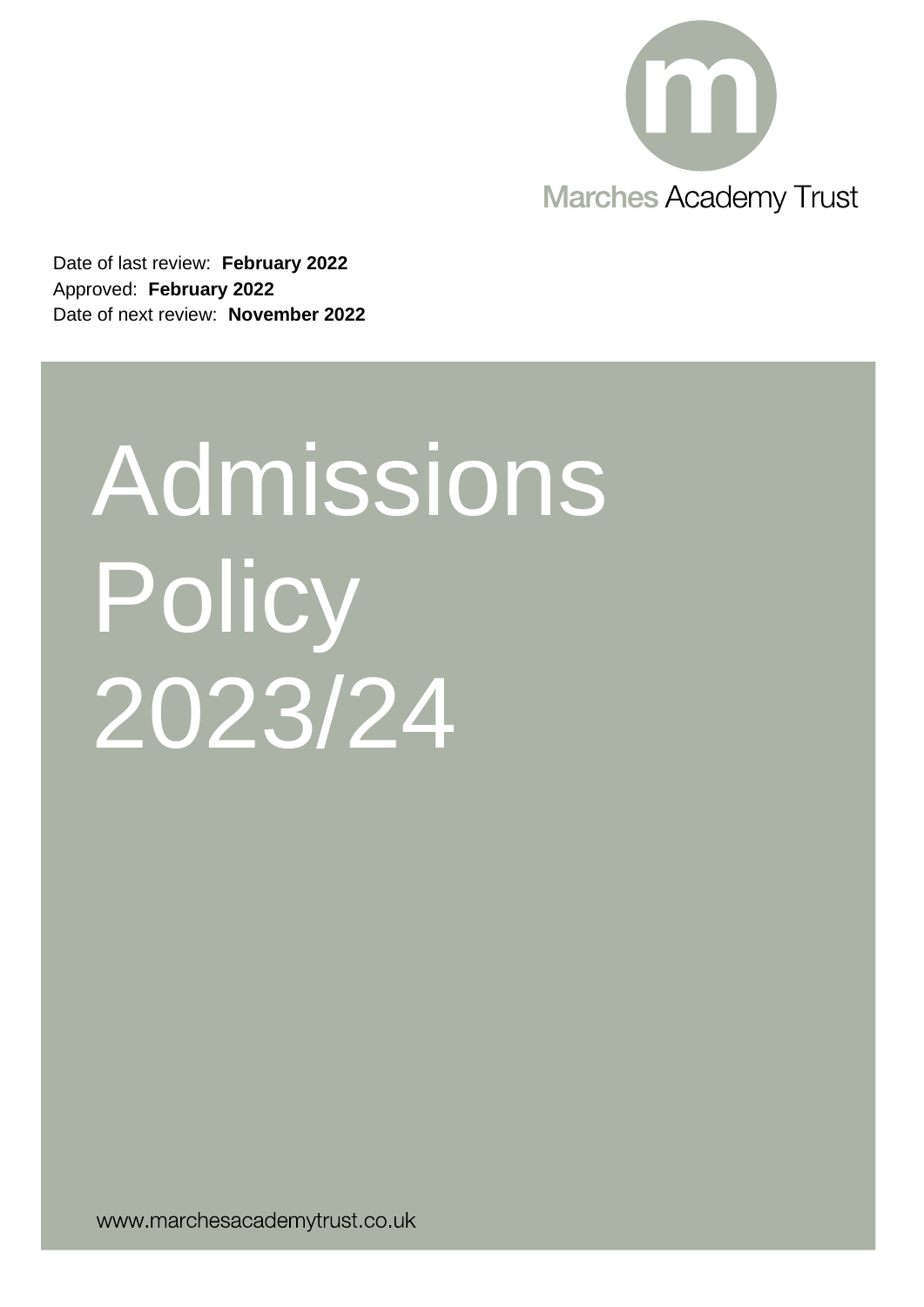# **Contents**

| 1.  |                                                                         |
|-----|-------------------------------------------------------------------------|
| 2.  |                                                                         |
| 3.  | Children & Young People with an Education Health and Care Plan (EHCP) 4 |
| 4.  |                                                                         |
|     |                                                                         |
|     |                                                                         |
| 5.  |                                                                         |
| 6.  |                                                                         |
| 7.  |                                                                         |
| 8.  |                                                                         |
| 9.  |                                                                         |
| 10. |                                                                         |
| 11. |                                                                         |
|     |                                                                         |
|     |                                                                         |
|     |                                                                         |
|     |                                                                         |
| 16. |                                                                         |
| 17. |                                                                         |
|     |                                                                         |
|     |                                                                         |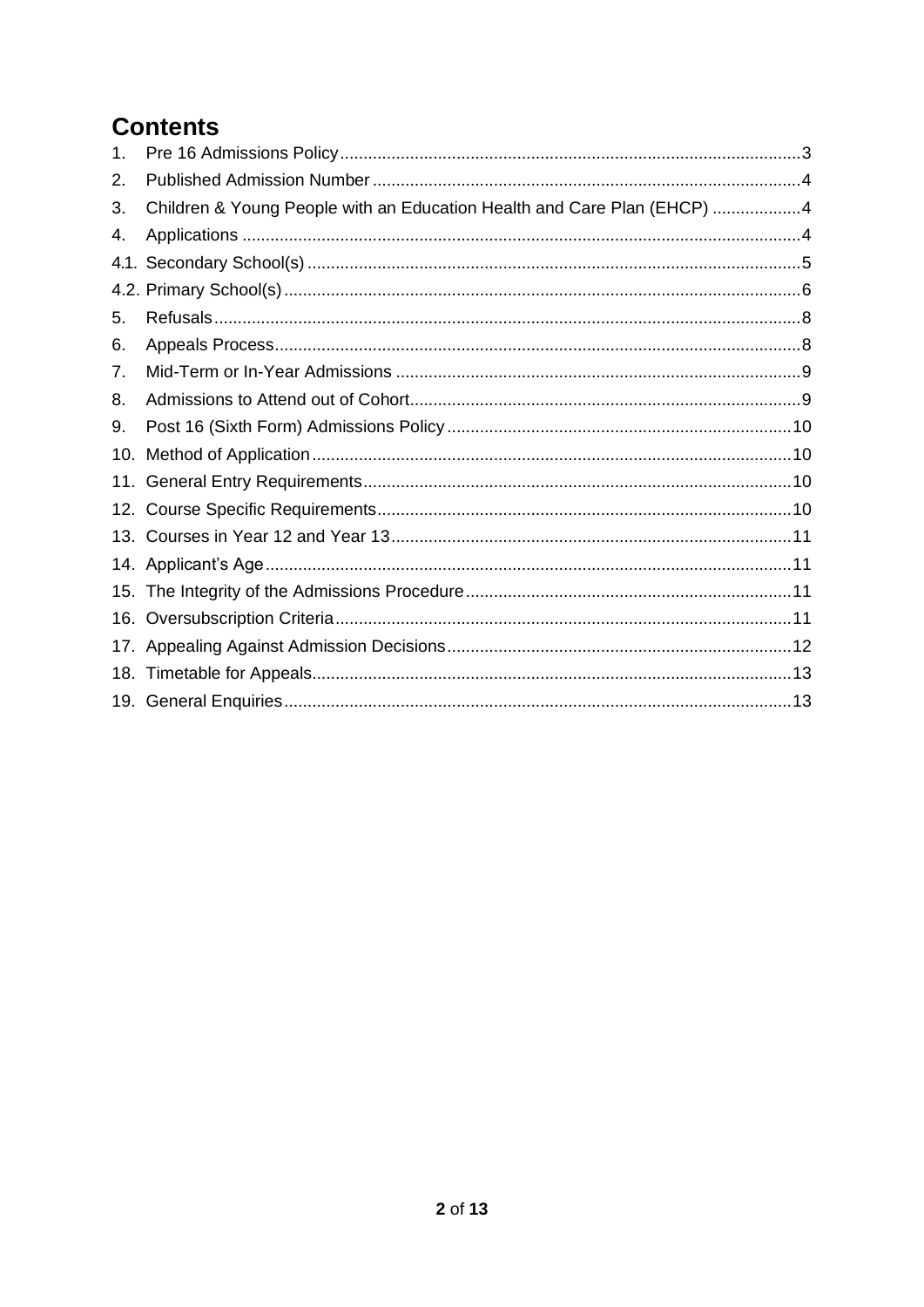# <span id="page-2-0"></span>**1. Pre 16 Admissions Policy**

The Marches Academy Trust schools are open access comprehensive schools catering for children & young people (CYP) aged between 3 and 18. The maximum admission number for each September intake is:

| <b>Grange Primary School</b>      |                                                                                                                                                                               |    |                                                   |
|-----------------------------------|-------------------------------------------------------------------------------------------------------------------------------------------------------------------------------|----|---------------------------------------------------|
| The Grove School and Sixth Form   |                                                                                                                                                                               |    |                                                   |
| <b>Longlands Primary School</b>   |                                                                                                                                                                               |    |                                                   |
| Lower Heath CE Primary School     |                                                                                                                                                                               |    |                                                   |
| The Marches School                |                                                                                                                                                                               |    |                                                   |
| Oakmeadow CE Primary School       |                                                                                                                                                                               |    |                                                   |
| <b>Shrewsbury Academy</b>         |                                                                                                                                                                               |    |                                                   |
| Sir John Talbot's School          |                                                                                                                                                                               |    |                                                   |
| <b>Tilstock CE Primary School</b> |                                                                                                                                                                               | 10 | each for both nursery and<br>reception admissions |
| <b>Woodlands School</b>           | The Local Authority (LA) is the admissions authority. The school currently<br>has places for 84 pupils. Occasionally the school may be required to take<br>additional pupils. |    |                                                   |

All schools within the Trust are an admission authority in their own right, and the Trust is therefore responsible for determining each school's Admissions Policy.

For transfers to Primary school for the first time into Reception, or Secondary school in Year 7, the Council's Admissions Team co-ordinates the admissions process, and all enquiries regarding admissions should be addressed to them. They publish a booklet, 'Parents' Guide to Education in Shropshire', each year, with up-to-date information about schools, and a full explanation of the admissions process. The booklets are available from the Shropshire Council website, or reference copies are available in schools and local libraries. Parents/carers who may wish to speak directly to an Admissions Advisor may also contact them through the Admissions Team. Admissions for any year group, other than Reception or Year 7, will be classed as In-Year or Mid-term applications, and will be handled directly by the school (please see Section 7).

- A copy of the determined arrangements are available for viewing on the Council's website at [www.shropshire.gov.uk](https://webmail.marchesschool.net/owa/redir.aspx?C=353473f92c7047a8ad7bd47ebf3ad110&URL=https%3a%2f%2fwebmail.marchesschool.net%2fowa%2fUrlBlockedError.aspx)
- The contact address is: Admissions Team, Shropshire Council, Shirehall, Abbey Foregate, Shrewsbury, SY2 6ND. Tel: 0345 678 9008 or email: [school-admissions@shropshir4.2e.gov.uk](mailto:school-admissions@shropshir4.2e.gov.uk) Website: [www.shropshire.gov.uk](http://www.shropshire.gov.uk/) Catchment areas for schools can be viewed on Local View which can be found on the above website address.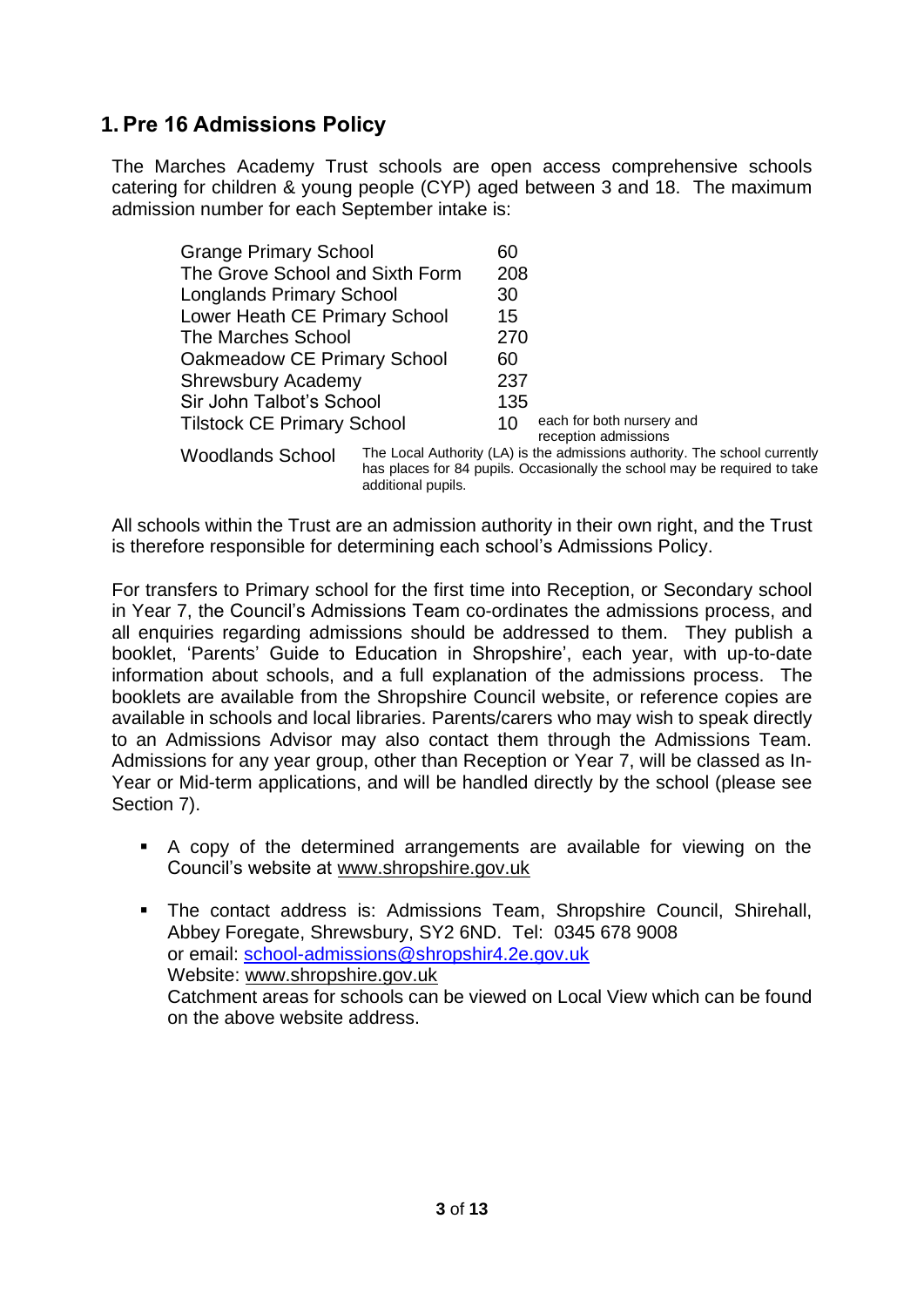# <span id="page-3-0"></span>**2. Published Admission Number**

- Grange Primary School has a Published Admission Number of 60.
- The Grove School and Sixth Form has a Published Admission Number of 208.
- Longlands Primary School has a Published Admission Number of 30.
- Lower Heath CE Primary School has a Published Admission Number of 15.
- The Marches School has a Published Admission Number of 270 for each Year 7 intake (this number also applies to Years 8 – 11).
- Oakmeadow CE Primary School has a Published Admission Number of 60.
- Sir John Talbot's School has a Published Admission Number of 135.
- Shrewsbury Academy has a Published Admission Number of 237.
- **EXE** Tilstock CE Primary School has a Published Admission Number of 10 for the Reception year, aged 4 years and 10 months, and 10 for Early Years education, aged 3, starting the term after their third birthday.
- Woodlands School the Local Authority (LA) is the admissions authority. The school currently has places for 84 pupils. Occasionally the school may be required to take additional pupils.

The number of preferences received, and places allocated, for the previous year can be viewed on the Shropshire Council website and in the Parents' Guide to Education in Shropshire booklet.

# <span id="page-3-1"></span>**3. Children & Young People with an Education Health and Care Plan (EHCP)**

Following the School Admissions Code section 2.8: CYP with an Education Health and Care Plan will not be part of an oversubscription process and will receive a place at the school in the event of the school being oversubscribed.

# <span id="page-3-2"></span>**4. Applications**

Parents/carers of pre-school children, children in Early Years Education, or Year 6 children, resident in Shropshire, will be required in the Autumn term, prior to the school year of transfer to make an application, naming three preferences, via the Shropshire Council website. The online application facility will be available in early September. Where there are more applications than there are places available, allocations will be made in accordance with the oversubscription criteria. Full details of these criteria are given in the Parents' Guide to Education in Shropshire booklet; therefore, it is recommended that parents/carers read the booklet before completing an application, but, in general terms, they are based upon the following (in order):

CYP who have an Education Health and Care Plan, which names the school the CYP should attend because their needs can be best met by that particular school, will be offered places before other CYP. After that places will be offered up to the admission number in the following priority order: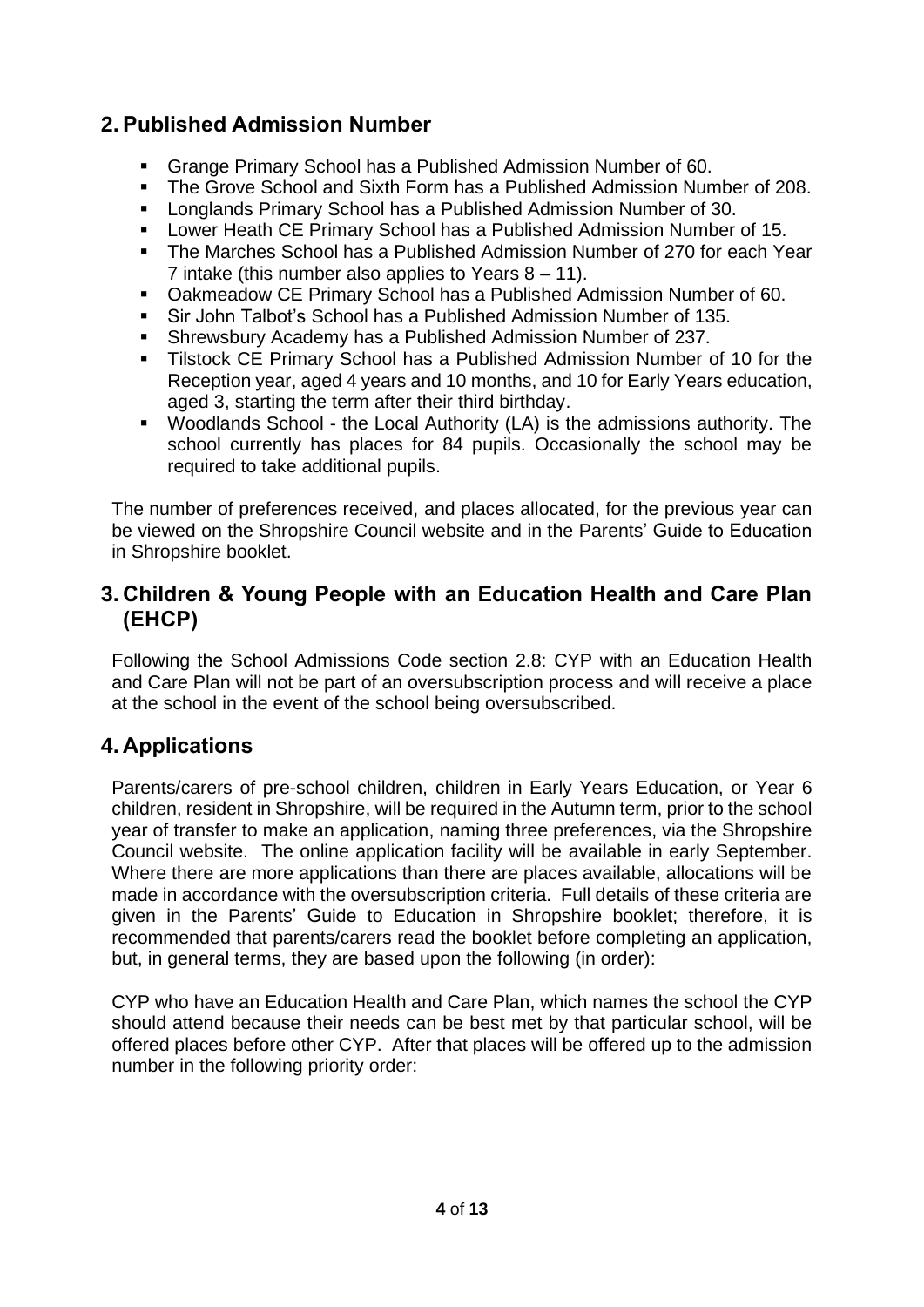## <span id="page-4-0"></span>**4.1. Secondary School(s)**

### **Priority 1a**

Priority will be given to CYP in public care, usually referred to as 'Looked After Children', and CYP who were previously 'looked after'. These are CYP who were looked after, but ceased to be so because they were adopted (or became subject to a Child Arrangements Order or Special Guardianship Order). CYP within, or from state care, within England.

### **Priority 1b**

CYP who appear (to the admission authority of the Trust) to have been in state care outside of England and ceased to be in state care as a result of being adopted. *(A child is regarded as having been in state care in a place outside of England if they were accommodated by a public authority, a religious organisation or any other provider of care whose sole purpose is to benefit society)*

### **Priority 1c**

Priority will be given to a child where medical or social exceptionalities are accommodated, if parents/carers can provide written evidence from a medical professional that attending the school is essential to the medical well-being of the child.

### **Priority 2**

Priority will be given to CYP living within the designated catchment area. If there are not enough places for all the CYP in the catchment area then the following criteria for admission will apply:

- 1) Priority will be given to CYP living within the catchment area who will have an older sibling at the school (including sixth form if applicable) on the day they are due to start there.
- 2) Shrewsbury Academy only: After that, priority will be given to other CYP who live within the Shrewsbury catchment area for whom the school is the nearest Shrewsbury secondary school. For this 'Nearest School Test', a straight line computerised mapping system is used, to determine the distance between home and the nearest appropriate official entrance gate to the school site.
- 3) After that, any other CYP who live within the catchment area.

### **Priority 3**

CYP who have a parent/carer who is a member of staff, who has been employed at the school for two or more years at the time at which the application for admission to the school is made, and/or the member of staff is recruited to fill a vacant post for which there is a demonstrable skill shortage by the school.

### **Priority 4**

After that any places that are left will be offered to CYP who live outside the catchment area according to the following criteria: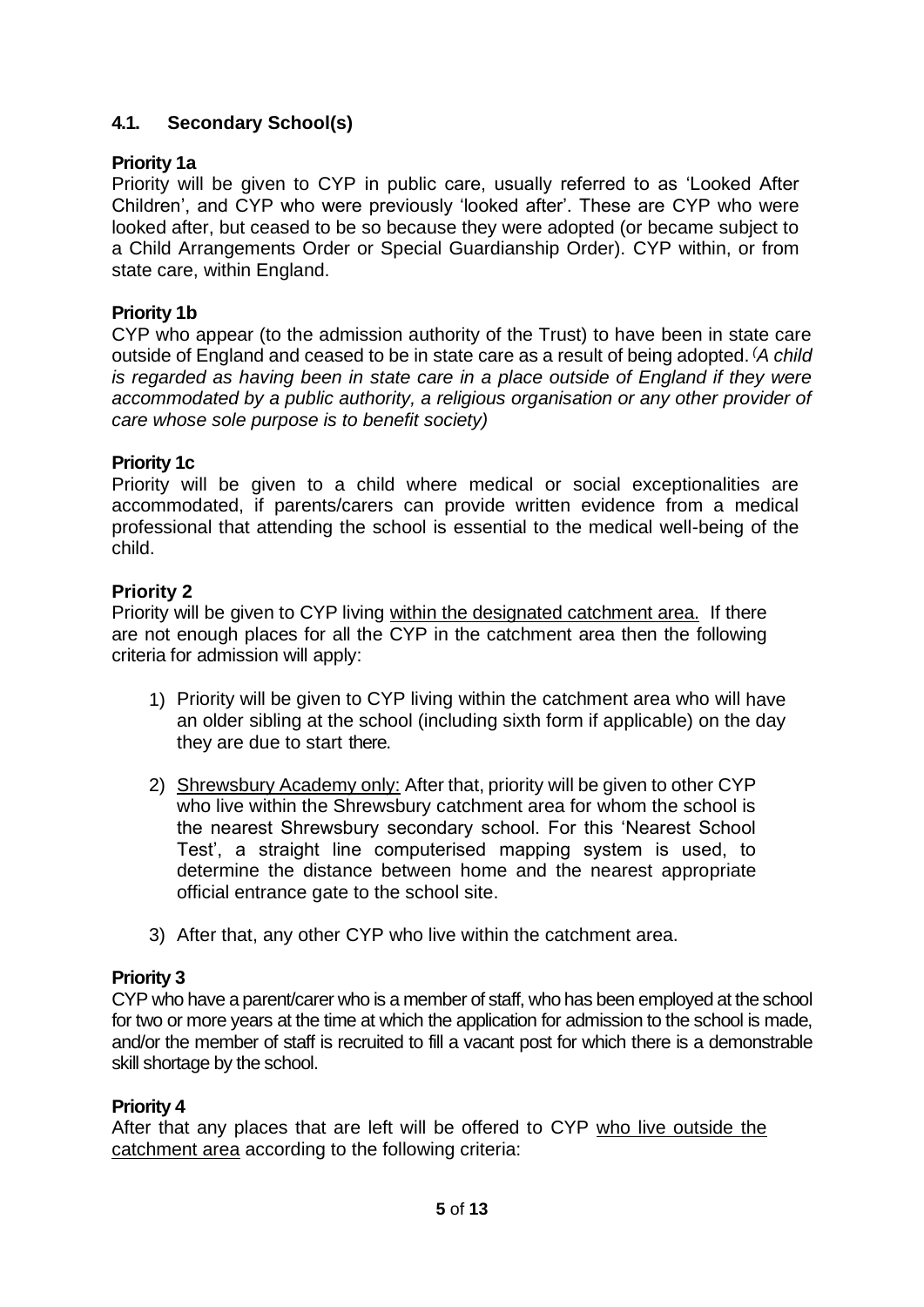- 1) CYP who have an older sibling at the school (including sixth form if applicable) on the day they are due to start and whose homes are nearest to the school.
- 2) (Does not apply to Shrewsbury Academy) Secondly, priority will be given to CYP living outside the catchment area without an older sibling at the school, but who have attended a state-funded primary school that lies within the secondary school's catchment area, for more than a whole academic year immediately prior to transfer.
- 3) After that, priority will be given to other CYP who live outside the catchment area.

## <span id="page-5-0"></span>**4.2. Primary School(s)**

As well as being an inclusive neighbourhood school, our Church of England schools have distinctive Christian characters and ethos that reflect the teaching of Jesus Christ and Christian values. We ask all parents and carers applying for a place at these schools to respect this ethos and its importance to the school community. We hope that all CYP who come to these schools will be able to participate (as appropriate) in the religious life of our schools (including collective worship and religious education).

### **Priority 1a**

Priority will be given to CYP in public care, usually referred to as 'Looked After Children', and CYP who were previously 'looked after'. These are CYP who were looked after, but ceased to be so because they were adopted (or became subject to a Child Arrangements Order or Special Guardianship Order). CYP within, or from state care, within England.

### **Priority 1b**

CYP who appear (to the admission authority of the Trust) to have been in state care outside of England and ceased to be in state care as a result of being adopted. *(A child is regarded as having been in state care in a place outside of England if they were accommodated by a public authority, a religious organisation or any other provider of care whose sole purpose is to benefit society.)*

### **Priority 1c**

Priority will be given to a child where medical or social exceptionalities are accommodated, if parents/carers can provide written evidence from a medical professional that attending the school is essential to the medical well-being of the child.

### **Priority 2**

Priority will be given to CYP living within the designated catchment area. If there are not enough places for all the CYP in the catchment area then the following criteria for admission will apply:

1) Priority will be given to CYP living within the catchment area who will have an older sibling at the school on the day they are due to start there.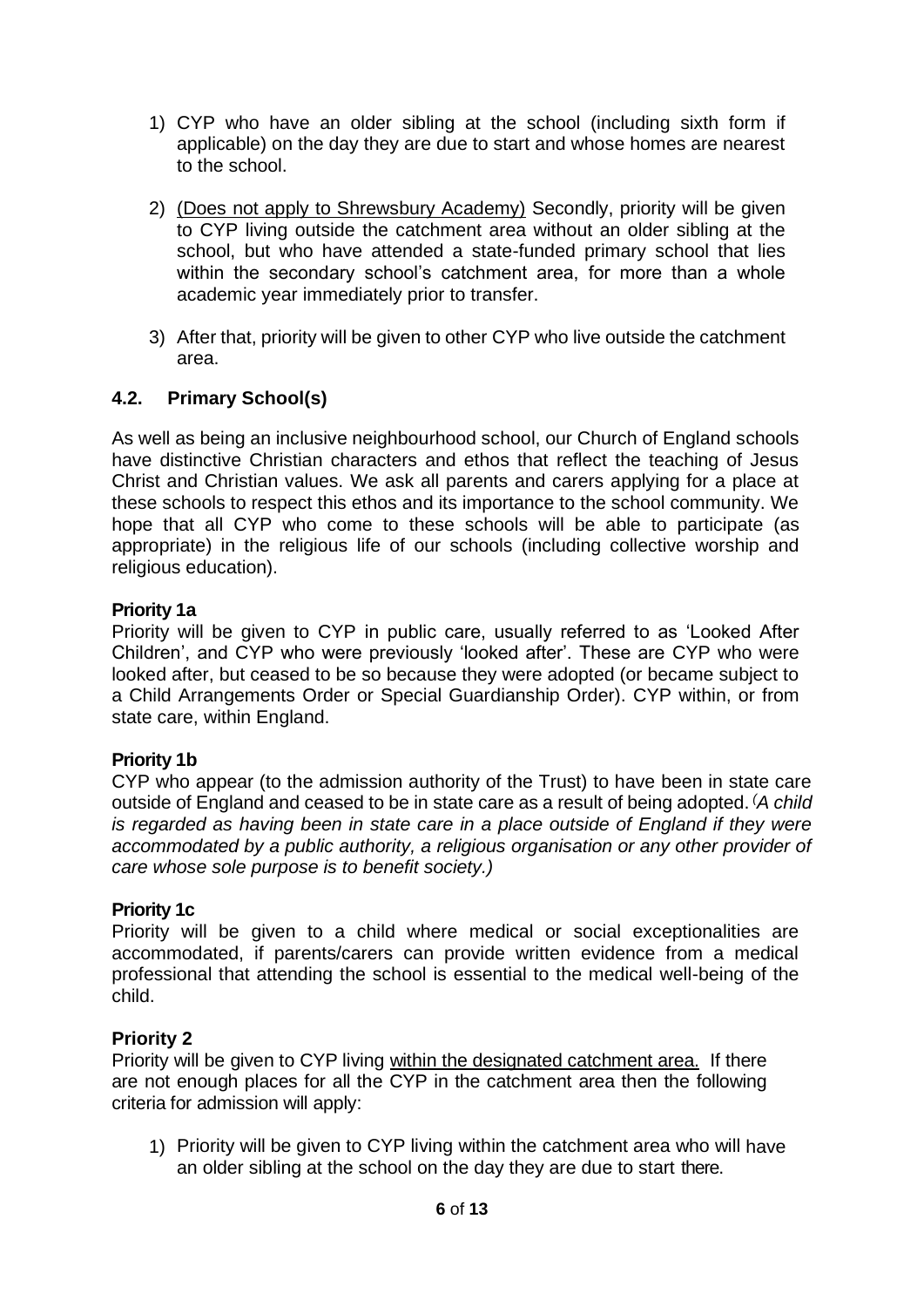2) After that, any other CYP who live within the catchment area.

## **Priority 3**

CYP who have a parent/carer who is a member of staff, who has been employed at the school for two or more years at the time at which the application for admission to the school is made, and/or the member of staff is recruited to fill a vacant post for which there is a demonstrable skill shortage by the school.

### **Priority 4**

After that any places that are left will be offered to CYP who live outside the catchment area according to the following criteria:

- 1) CYP who have an older sibling at the school on the day they are due to start and whose homes are nearest to the school.
- 2) After that, priority will be given to other CYP who live outside the catchment area.

### **Notes which apply to the oversubscription criteria:**

Applicants in each of the categories and sub-categories above will be rank ordered by home to school straight-line distance, where the shortest distance will be given priority. For admission purposes all distances are measured by the School Admissions Team as a straight-line distance on a computerised mapping system between the home address and the nearest appropriate entrance gate of the school by pinpointing their eastings and northings. Where two addresses are within the same block of flats, the lowest number of flat or nearest the ground floor will be deemed to be the nearest in distance.

Very exceptionally, where a child has a particular health reason requiring them to attend a specific school, that child may be given a place before any of the CYP who qualify under Priorities 2 and 3 above. This will only be allowed if parents/carers can provide written evidence from a medical professional that attending that particular school is **essential** to the medical well-being of the child. Shrophire County Council reserves the right to check the relevance of the medical condition.

Catchment area maps can be viewed on Local View available from 'Maps' at the foot of the website www.shropshire.gov.uk, or individual addresses can be checked by contacting the Admissions Team. Admission numbers can be found in the Parents' Guide to Education in Shropshire booklet.

The definition of a sibling, is the brother or sister, stepbrother or stepsister, half-brother or half-sister, living at the same address as part of the same family unit, and of compulsory school age (ie 5 – 16 years) or in the same school's Sixth Form. Fostered and adopted siblings are also included. Older siblings must still be attending the school on the date the younger sibling is due to start there. However, cousins or other relatives who take up residence in the home in order to establish an 'in catchment area' address will not be given priority under the sibling criterion.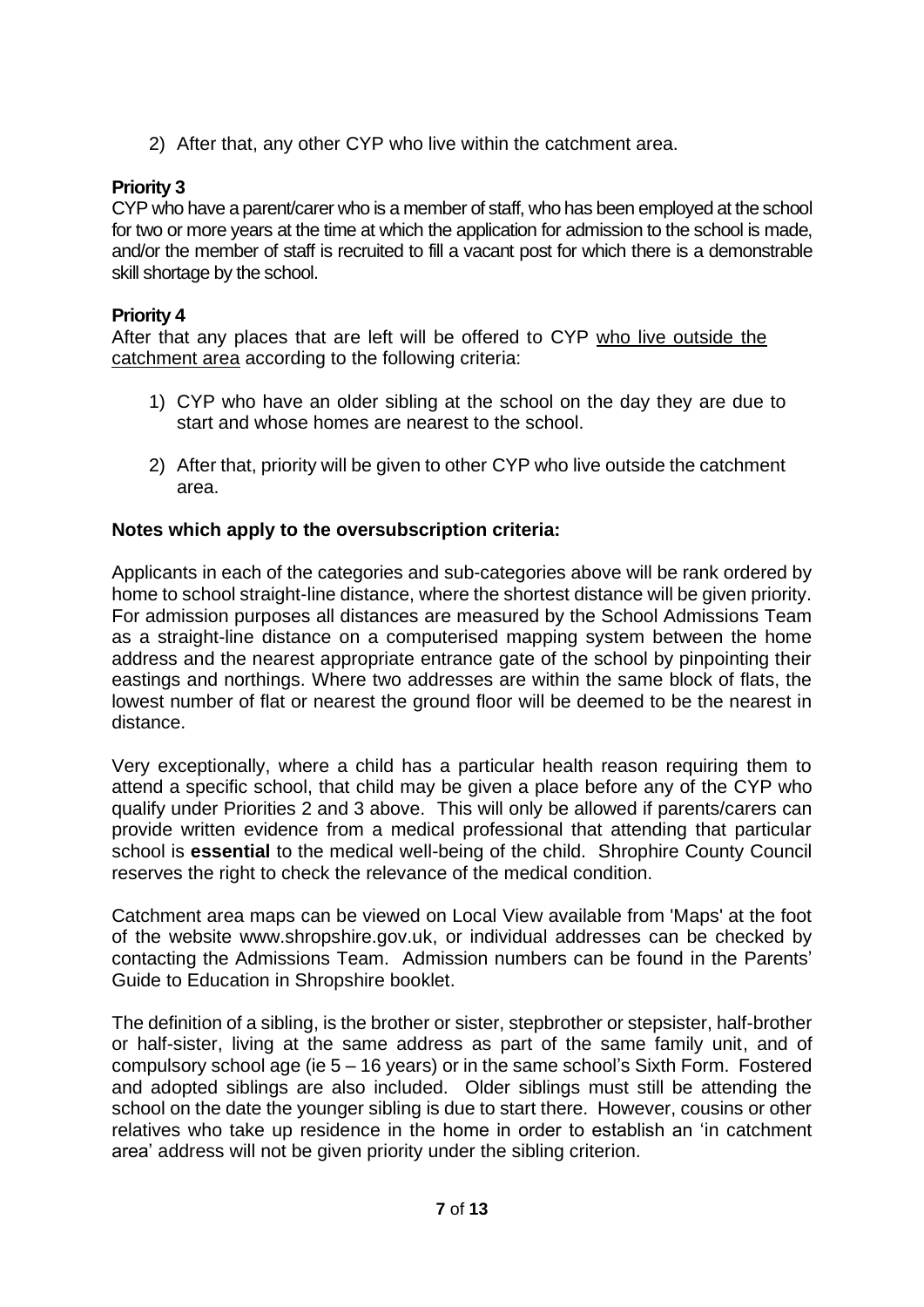The Trust will endeavour to place siblings born at the same time (e.g. twins, triplets etc.) in the same school. If necessary, the Trust will admit over PAN to accommodate such CYP.

All applicants are required to give correct information about the genuine residential address of the child. This is normally expected to be with the parent/carer who has care of the child for the majority of the time (that is school time during the week in term time) but where care is shared equally, the home address will be determined by which parent receives the relevant Child Benefit.

In the event that two individual applications are exactly the same, after all other criteria have been taken into account, a tie breaker will be used. This will be by random allocation, and overseen by an independent party not connected with the admissions process. The Trust will liaise with Shropshire County Council if this is required.

# <span id="page-7-0"></span>**5. Refusals**

The Trust schools may refuse admission to applicants who have been permanently excluded from two or more other schools; this does not apply to CYP with Education Health and Care Plans. The ability to refuse admissions runs for a period of two years since the last exclusion. Exclusions which took place before the child concerned reached compulsory school age do not count for this purpose.

Shropshire County Council does not operate a system of feeder schools, as the home address of your child is the arbiter of being offered a place. That home address will be checked against data sources to ensure potential applicants are not, for example, using other relatives' addresses, work or office addresses, to achieve a higher priority under the published criteria.

# <span id="page-7-1"></span>**6. Appeals Process**

Any applicant refused a place at the Marches Academy Trust schools has a right of appeal to an independent appeal panel.

Schools within the Trust are its own admission authority, and so you should contact the school in order to lodge your admission appeal if you are refused admission. The school will give you the information you need.

The school has to ensure that the independent appeal panel is trained to act in accordance with all relevant provisions of the School Admissions Appeals Code published by the Department for Education. The code can be found online at <https://www.gov.uk/government/publications/school-admissions-appeals-code>

If, after your appeal, you are concerned that the appeal did not comply with the Code, or was set up wrongly, and that this affected the outcome of your appeal, you can complain to the Education and Skills Funding Agency. The Education and Skills Funding Agency will investigate the complaint on behalf of the Secretary of State.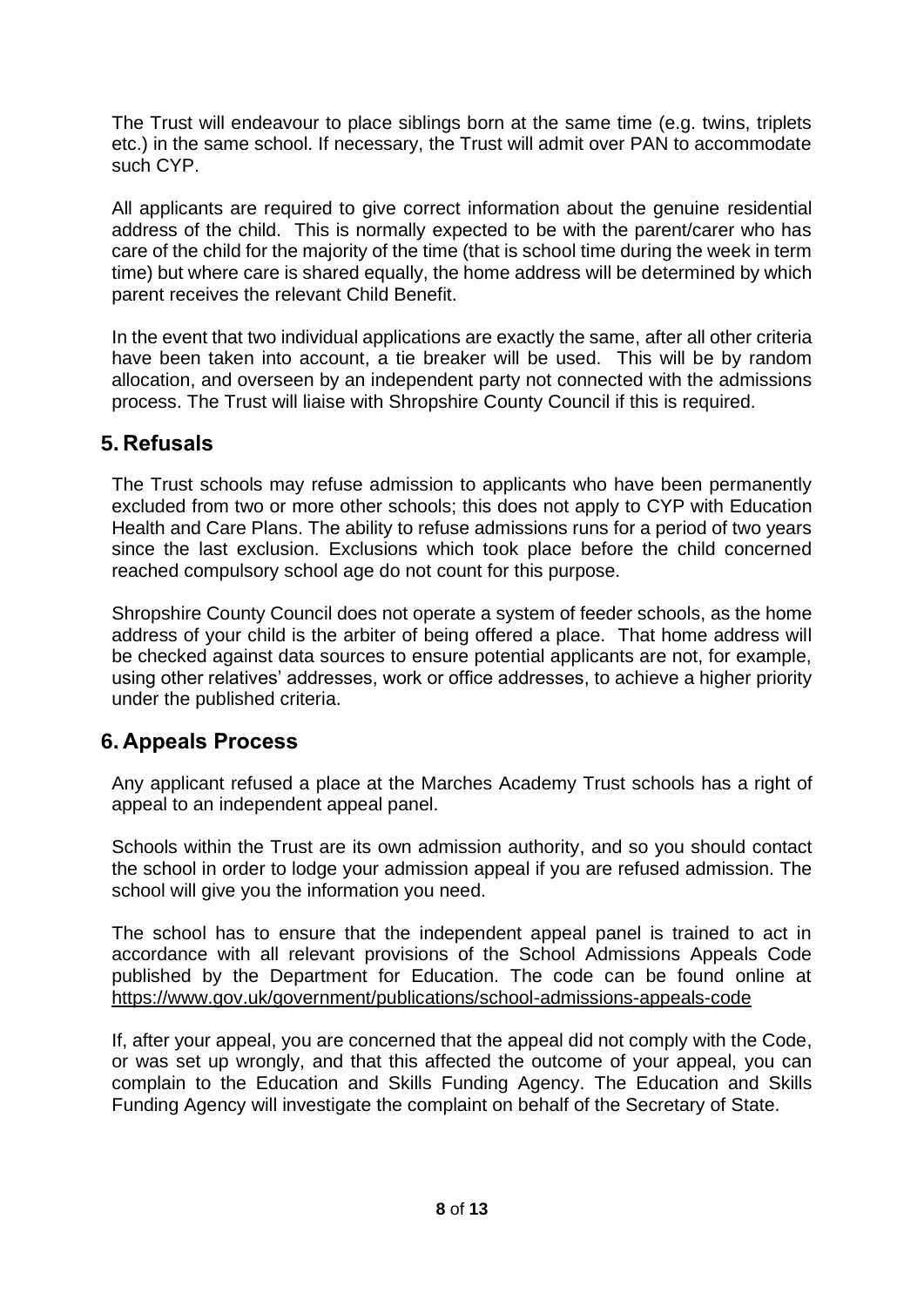If the Education and Skills Funding Agency finds that the appeal arrangements have breached the Code, and affected the outcome of the appeal, the school may be required to establish a fresh appeal.

Further details can be found on the factsheet: [https://assets.publishing.service.gov.uk/government/uploads/system/uploads/attach](https://assets.publishing.service.gov.uk/government/uploads/system/uploads/attachment_data/file/692952/Academy_independent_admission_appeal_panel_complaints_factsheet_2018.pdf) [ment\\_data/file/692952/Academy\\_independent\\_admission\\_appeal\\_panel\\_complaints](https://assets.publishing.service.gov.uk/government/uploads/system/uploads/attachment_data/file/692952/Academy_independent_admission_appeal_panel_complaints_factsheet_2018.pdf) [\\_factsheet\\_2018.pdf](https://assets.publishing.service.gov.uk/government/uploads/system/uploads/attachment_data/file/692952/Academy_independent_admission_appeal_panel_complaints_factsheet_2018.pdf)

# <span id="page-8-0"></span>**7. Mid-Term or In-Year Admissions**

Where families wish to change the school their child attends at other times of the year, after the start of Reception or Year 7, please contact the Headteacher at your chosen school in the first instance in order to make an appointment to visit the school. You will be given an indication of whether there are places available in the relevant year group. If other applicants want that same place, we will apply the same published criteria to determine priority for that place. If there are no places available, the school will be able to inform you of the appeals process.

Parents/carers with CYP at any age, prior to beginning school in Reception, or admission to secondary school, who wish to visit a school within the Trust, should contact the relevant Headteacher.

If an application is made for a CYP to be admitted to the school, and the required year group is below the level of the Published Admission Number applicable to the age group, the CYP will be accepted subject to the provisions of Sections 4 and 5. The Academy may refuse to admit a child, where there are places available, on the grounds that admission of such a CYP would prejudice the provision of efficient education, or the efficient use of resources in any year group.

The Trust will consult and co-ordinate its arrangements, including over the rapid reintegration of CYP, including those who have been excluded from other schools, and who arrive in an area after the normal admissions round, in accordance with local In-Year fair access protocols for securing schools for unplaced CYP.

# <span id="page-8-1"></span>**8. Admissions to Attend out of Cohort**

These will be dealt with on a case-by-case basis, to establish whether an out of cohort place is in the best interests of the child. For entry into Reception, please refer to the Local Authority online booklet, Parents' Guide to Education in Shropshire, for the legal start dates based on age.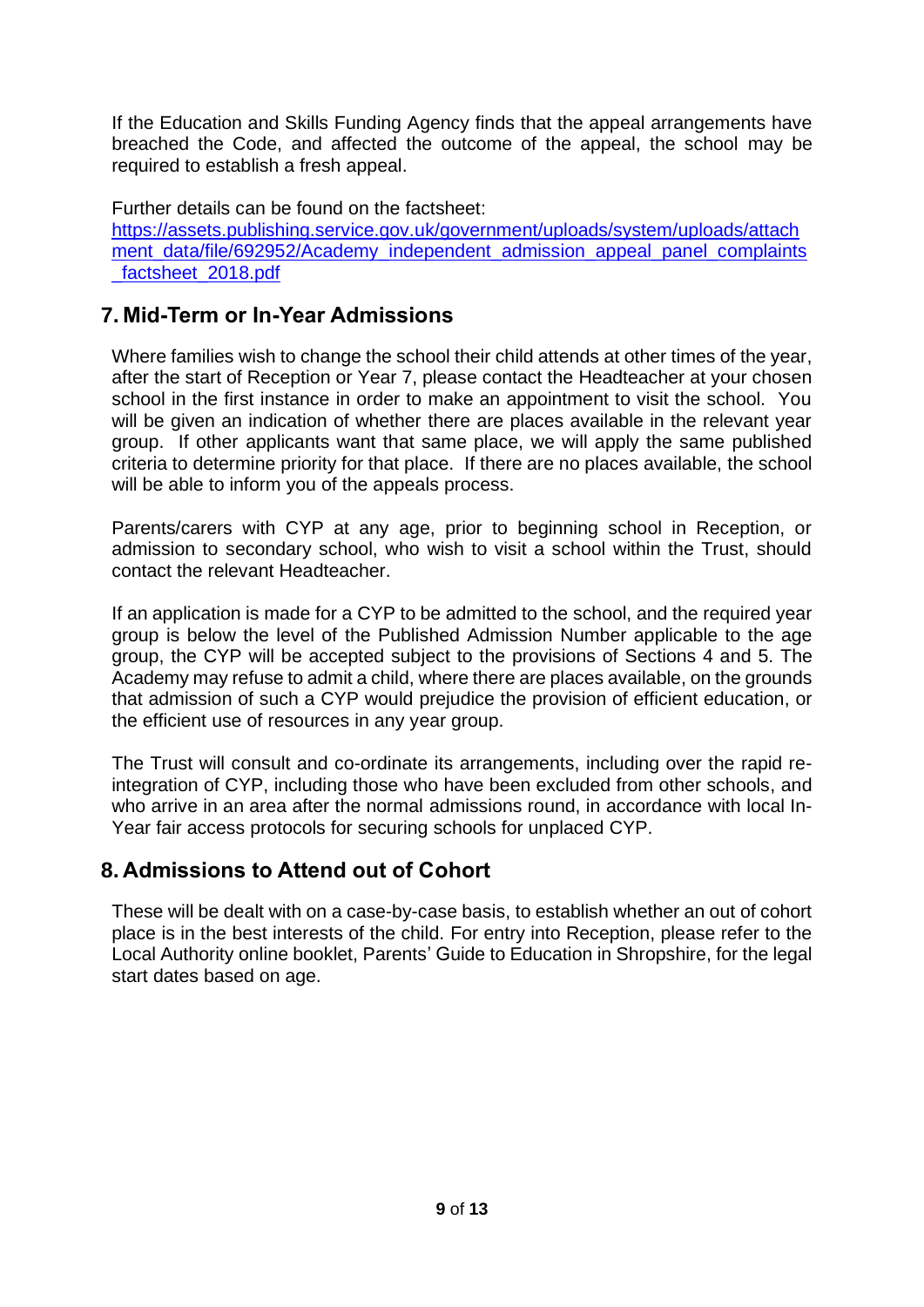# <span id="page-9-0"></span>**9. Post 16 (Sixth Form) Admissions Policy**

The Trustees of the Marches Academy Trust are responsible for admissions. It is intended that the school will offer an education particularly suited to the more academic CYP. It is our aim, when considering applications, to accept CYP onto a curriculum which will suit their learning style, and encourage them to flourish academically. Judgments and offers will be made on an appropriate level of prior academic achievement. For success in outcomes, CYP should also have a positive attitude, and aptitude for learning. We will support CYP to strive for standards of excellence, and encourage them to develop a sense of intellectual independence, accompanied by a social and moral responsibility, so as to prepare them for their roles in the wider society of the 21st Century.

# <span id="page-9-1"></span>**10.Method of Application**

All CYP in Year 11 will be invited to our Post 16 Events at The Grove School and Sixth Form, The Marches School, and Sir John Talbot's School; these will take place in October. The events will be publicised locally and on the schools' websites. This will provide an opportunity for all Year 11, and CYP studying in other education establishments, to attend.

Prospectuses will be published, and available for the Post 16 Events. Information, advice and guidance meetings will be arranged for every prospective Sixth Form CYP in Year 11 at the Trust schools, providing expert professional support at a critical time of decision making. All applicants will be required to attend an interview with a member of the Sixth Form team.

CYP will be asked to indicate their provisional preferences in the late autumn term/early spring term, in order to help us construct the curriculum. Timetable blocks will then be created to cater for as many curriculum choices as possible. CYP can alter their preferences, up, until, and including, the start of the A level courses, but they may be constrained by the timetable blocking that has been set based on earlier preferences.

# <span id="page-9-2"></span>**11.General Entry Requirements**

CYP wishing to continue their studies with us are required to achieve a minimum of a grade 4 in English Language and Maths. Overall they should attain a minimum of five grade 5s in their GCSE examinations, and at least a grade 5 in the subjects they intend to study (one equivalent qualification other than GCSE will be accepted). If they are applying to join us from another school, we also seek a reference from the current school, focusing on predictions to meet the academic criteria.

# <span id="page-9-3"></span>**12.Course Specific Requirements**

In addition to the general entry requirements, there are course specific requirements which explain what CYP need to achieve, in order to pursue studies in each subject in the Sixth Form. This may entail attaining particular grades in specified subjects, and it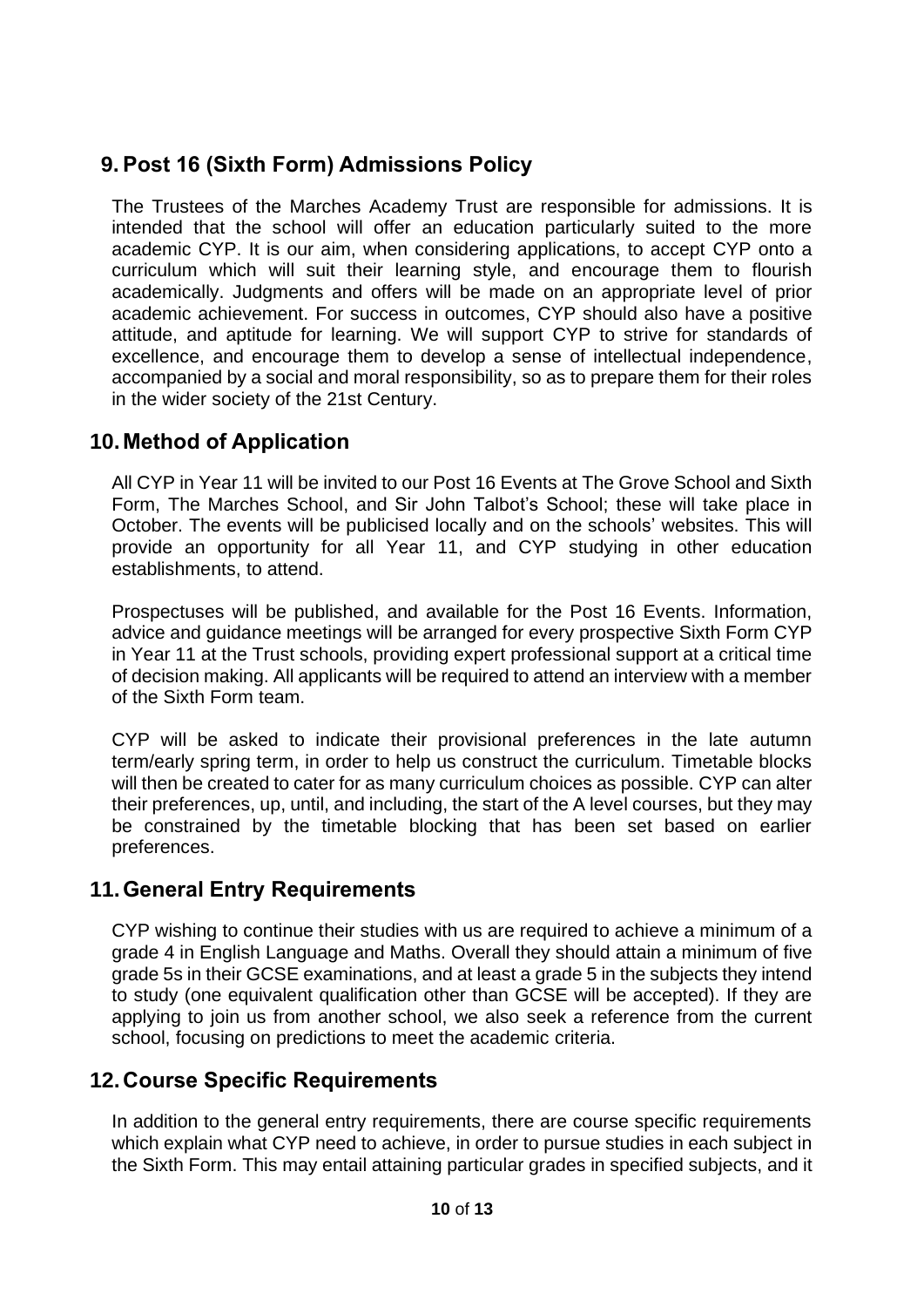is important that CYP check these before making their choices. Details of these course specific requirements will be published in the Sixth Form prospectus, which will be available at the Post 16 Event.

Where an applicant fails to meet the general entry requirements we will provide them with information, advice and guidance to support them in continuing their learning or work-based training at an alternative institution. If a CYP fails to meet the course specific requirements but achieves five grade 5s at GCSE, we will strive to approve a new course offer which will allow the CYP to take up a place at a Trust Sixth Form. This will be dependent primarily on the number of CYP on the course, and the CYP having achieved the course entry requirement as published.

On the publication of mid-course exam results, we will review each CYP's progress. We will focus on the probability of them being successful if they make the transition to A2. If their results are not a platform for achieving three  $A^*$ -E grades at A2, they may not be able to continue studying in the Sixth Form.

# <span id="page-10-0"></span>**13.Courses in Year 12 and Year 13**

All CYP in Year 12 will be required to work towards completing a minimum of three A levels or their equivalent. Alongside this, they will be expected to play a full and active part in the wider life of the school. This will include a commitment to developing themselves beyond their academic studies.

In Year 13 it is expected CYP will continue with a minimum of three full level 3 qualifications.

# <span id="page-10-1"></span>**14.Applicant's Age**

Very occasionally, we may offer places to CYP one year ahead or behind their standard year group if we consider, as a matter of professional judgement, that this would be in the best interests of the CYP and the school.

# <span id="page-10-2"></span>**15.The Integrity of the Admissions Procedure**

The Trust's Sixth Forms rely on the veracity of the information provided by the applicant, and their parents/carers in the course of the application procedure. Where any such information proves to be both inaccurate or misleading, the school reserves the right to deny the applicant admission or, where a CYP has already entered Sixth Form, to immediately withdraw their place.

# <span id="page-10-3"></span>**16.Oversubscription Criteria**

In circumstances where the Sixth Form of a school is oversubscribed, the school would make every possible effort to accommodate extra numbers from beyond our own school's Year 11. Where this is not possible, the following oversubscription criteria, given in order, would be used to allocate places: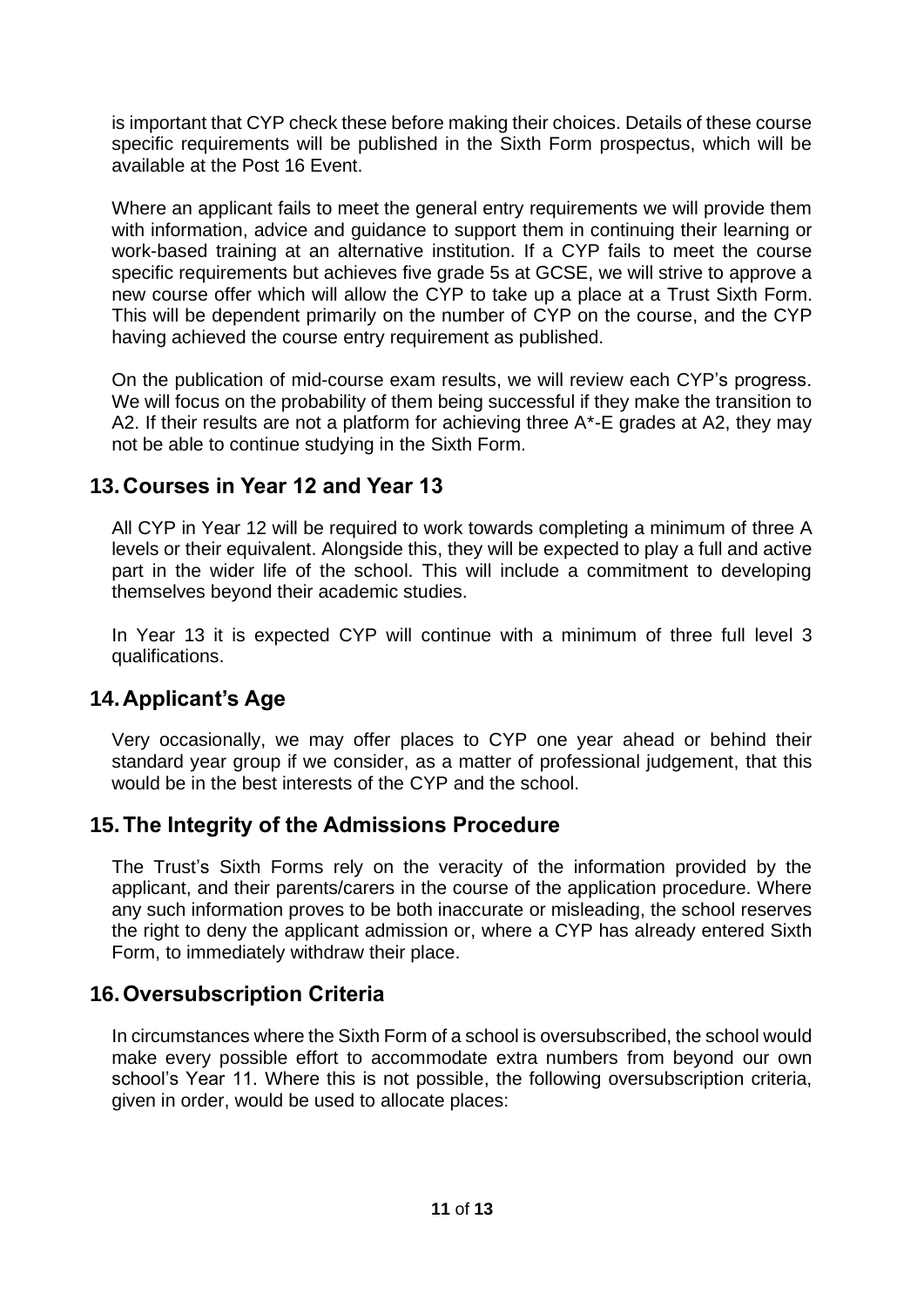### **Priority 1a**

Priority will be given to CYP in public care, usually referred to as 'Looked After Children', and CYP who were previously 'looked after'. These are CYP who were looked after, but ceased to be so because they were adopted (or became subject to a Child Arrangements Order or Special Guardianship Order). CYP within, or from state care, within England.

### **Priority 1b**

CYP who appear (to the admission authority of the Trust) to have been in state care outside of England and ceased to be in state care as a result of being adopted. *(A child is regarded as having been in state care in a place outside of England if they were accommodated by a public authority, a religious organisation or any other provider of care whose sole purpose is to benefit society)*

### **Priority 1c**

Priority will be given to a child where medical or social exceptionalities are accommodated, if parents/carers can provide written evidence from a medical professional that attending the school is essential to the medical well-being of the child.

### **Priority 2**

CYP who meet the entry requirements, and live within the Trust school's individual Geographical Area of Responsibility for that school.

Our Published Admission Number (external intake) is 35 for Grove School and Sixth Form, 35 for the Marches School, and 35 for Sir John Talbot's School.

# <span id="page-11-0"></span>**17.Appealing Against Admission Decisions**

If your application is unsuccessful, you will be advised of your right of appeal. Admission decisions may initially be considered by the Governors' appeals panel but if unsuccessful, applicants may also appeal to an independent appeal panel. Parents/carers and CYP are able to appeal jointly or separately against a decision refusing a CYP admission to the Sixth Form. Where they appeal separately, the Trustees of the Trust will make arrangements so that they are heard together.

Where applicants have been refused admission to the Sixth Form because there are more eligible CYP than places available, and other oversubscription criteria have then been applied, the appeals panel will follow the normal two-stage process of:

- 1) First stage: establishing the facts
- 2) Second stage: balancing the arguments

In the case of an appeal where the CYP did not meet the specified entry requirements, the panel will not attempt to make its own assessment of the CYP's ability, but will decide whether the school's decision that the CYP was not of the required standard was reasonable, in light of the information available to it. In doing so, it will consider whether any process in place to consider such cases (for example where a CYP had not been studying in England, and therefore did not have GCSEs) was carried out in a consistent and objective way.